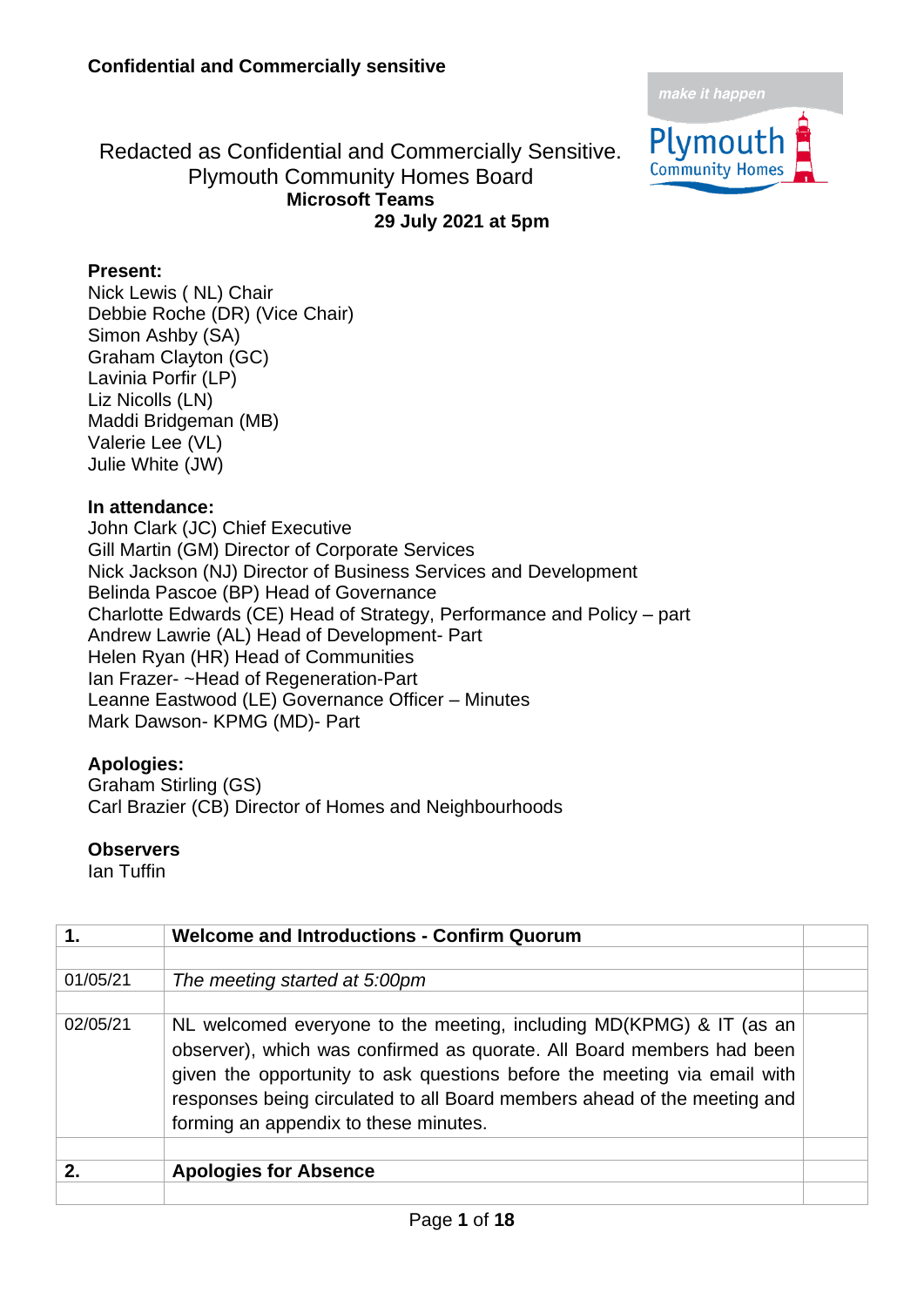# **Confidential and Commercially sensitive**

| 03/05/21 | Apologies for absence had been received from GS& CB                                                                                                                                                                                                                                                    |           |
|----------|--------------------------------------------------------------------------------------------------------------------------------------------------------------------------------------------------------------------------------------------------------------------------------------------------------|-----------|
| 3.       | <b>Declarations of Interest</b>                                                                                                                                                                                                                                                                        |           |
|          |                                                                                                                                                                                                                                                                                                        |           |
| 04/05/21 | The guidance on declaring an interest was noted as there were a number of<br>standing declarations.                                                                                                                                                                                                    |           |
| 4.       | Minutes of the Previous Meeting: 20 May 2021                                                                                                                                                                                                                                                           |           |
|          |                                                                                                                                                                                                                                                                                                        |           |
| 05/05/21 | The minutes from the meeting on the 20 May 2021 were discussed, and it<br>was confirmed that the minutes were a correct record of the meeting and<br>that they could be electronically signed by the Chair.                                                                                            |           |
| 5.       | Redacted written resolutions of Previous Meeting: 20 May 2021                                                                                                                                                                                                                                          |           |
|          |                                                                                                                                                                                                                                                                                                        |           |
| 06/05/21 | The proposed redactions were reviewed and one redaction removed, they<br>were then approved by the PCH Board to be published on the PCH Website<br>in line with the PCH Transparency policy.                                                                                                           | <b>LE</b> |
| 6.       | <b>Matters Arising</b>                                                                                                                                                                                                                                                                                 |           |
|          |                                                                                                                                                                                                                                                                                                        |           |
| 07/05/21 | There were no matters arising.                                                                                                                                                                                                                                                                         |           |
| 7.       | <b>Minute Action Log and Resolution Tracker</b>                                                                                                                                                                                                                                                        |           |
|          |                                                                                                                                                                                                                                                                                                        |           |
| 08/05/21 | The Minute Action Log and Resolution Tracker were reviewed and<br>confirmation was provided that the action relating to the de-carbonisation<br>would be brought to the next board away day and completed by March 22.                                                                                 | <b>LE</b> |
|          |                                                                                                                                                                                                                                                                                                        |           |
| 8.       | <b>Decisions since last meeting</b>                                                                                                                                                                                                                                                                    |           |
|          | There have been five Efficient Decisions made since the last meeting which<br>were                                                                                                                                                                                                                     |           |
|          | 1. Shareholding Membership for Tina Tuohy<br>2. PCH Manufacturing Services Chair further Extension, GS<br>3. Appointment to PCH Regeneration Board Debbie Roche, Carl<br>Brazier-Removal of Nick Jackson, John Clark, Gill Martin<br>4. Appointment of Graham Stirling to PCH Regeneration Board<br>5. |           |
| 9.       |                                                                                                                                                                                                                                                                                                        |           |
|          | <b>Briefing papers since last meeting</b>                                                                                                                                                                                                                                                              |           |
|          | There have been no briefing papers since the last meeting.                                                                                                                                                                                                                                             |           |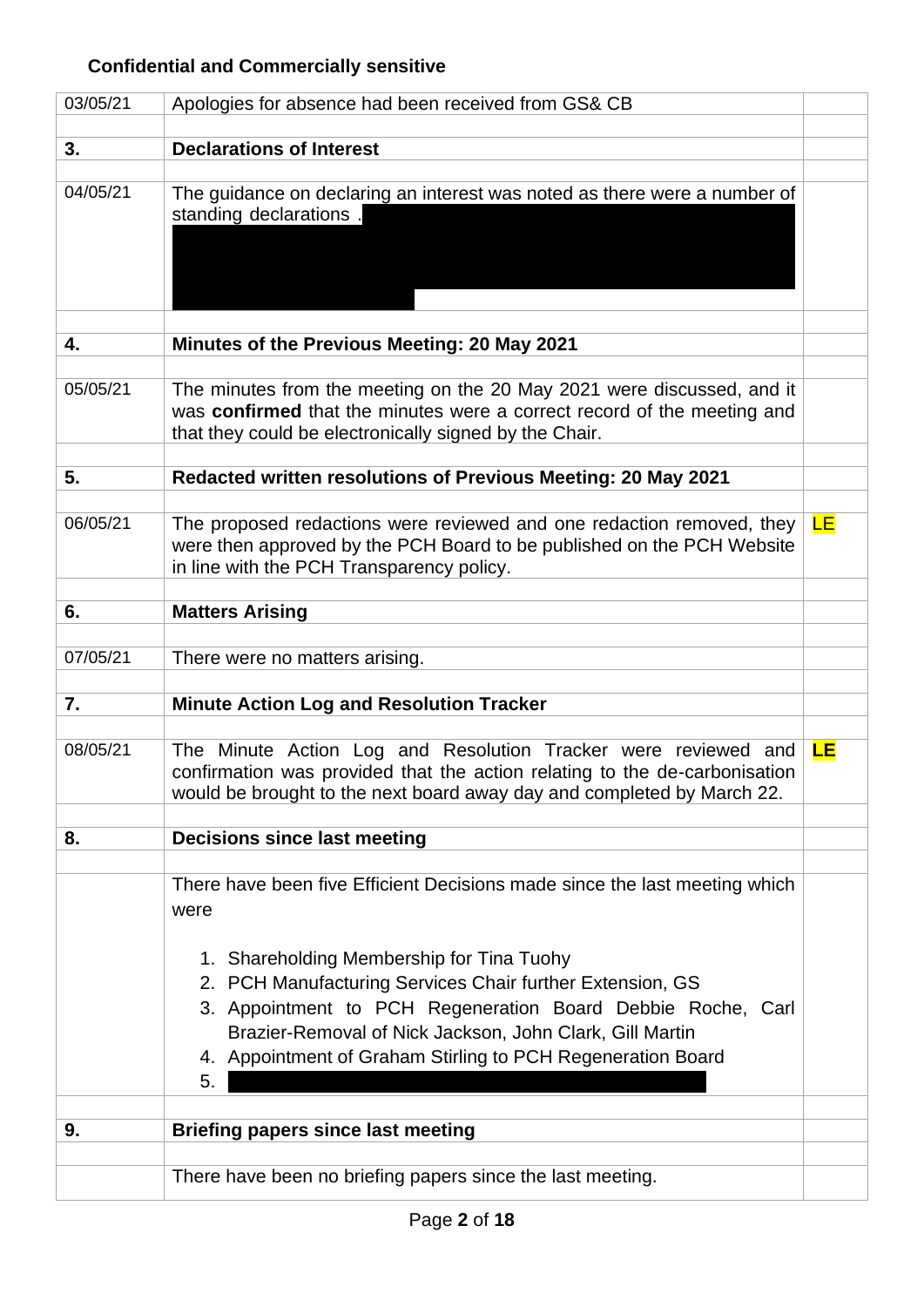| 10.  | <b>Chairs Urgent Business</b>                                                                                                                                               |  |
|------|-----------------------------------------------------------------------------------------------------------------------------------------------------------------------------|--|
|      |                                                                                                                                                                             |  |
|      | There was no Chairs urgent Business                                                                                                                                         |  |
| 11.  | <b>Committee Minutes Circulated</b>                                                                                                                                         |  |
|      |                                                                                                                                                                             |  |
|      | Development Committee -13 May 2021                                                                                                                                          |  |
|      | Customer Focus Committee - 7 May 2021                                                                                                                                       |  |
|      | Audit and Risk Committee - 20 July 2021                                                                                                                                     |  |
|      | PCHMS -12 May 2021                                                                                                                                                          |  |
|      |                                                                                                                                                                             |  |
| 12.  | Redacted as Commercially sensitive. Development Committee Chairs<br>Update (22 May 2021) - including items which are being brought to this<br>meeting for Board information |  |
|      |                                                                                                                                                                             |  |
|      | JW gave an overview to the Board on the meeting that took place last week.                                                                                                  |  |
|      |                                                                                                                                                                             |  |
|      |                                                                                                                                                                             |  |
|      |                                                                                                                                                                             |  |
|      |                                                                                                                                                                             |  |
|      |                                                                                                                                                                             |  |
|      |                                                                                                                                                                             |  |
|      |                                                                                                                                                                             |  |
|      |                                                                                                                                                                             |  |
|      |                                                                                                                                                                             |  |
|      |                                                                                                                                                                             |  |
|      |                                                                                                                                                                             |  |
|      |                                                                                                                                                                             |  |
|      |                                                                                                                                                                             |  |
|      |                                                                                                                                                                             |  |
|      |                                                                                                                                                                             |  |
|      |                                                                                                                                                                             |  |
|      |                                                                                                                                                                             |  |
|      | Item 12.2 was discussed ahead of item 12.1                                                                                                                                  |  |
|      |                                                                                                                                                                             |  |
| 12.1 | <b>Development Update and KPIs</b>                                                                                                                                          |  |
|      |                                                                                                                                                                             |  |
|      | The development update was provided to the board to enable them to                                                                                                          |  |
|      | monitor progress across all PCH Development programmes this had also                                                                                                        |  |
|      | been reviewed at Development committee on the 22 July 2021.                                                                                                                 |  |
|      | The PCH Board noted the Development Update and KPIs.                                                                                                                        |  |
|      |                                                                                                                                                                             |  |
| 12.2 | <b>Sherford Centre Project</b>                                                                                                                                              |  |
|      |                                                                                                                                                                             |  |
|      |                                                                                                                                                                             |  |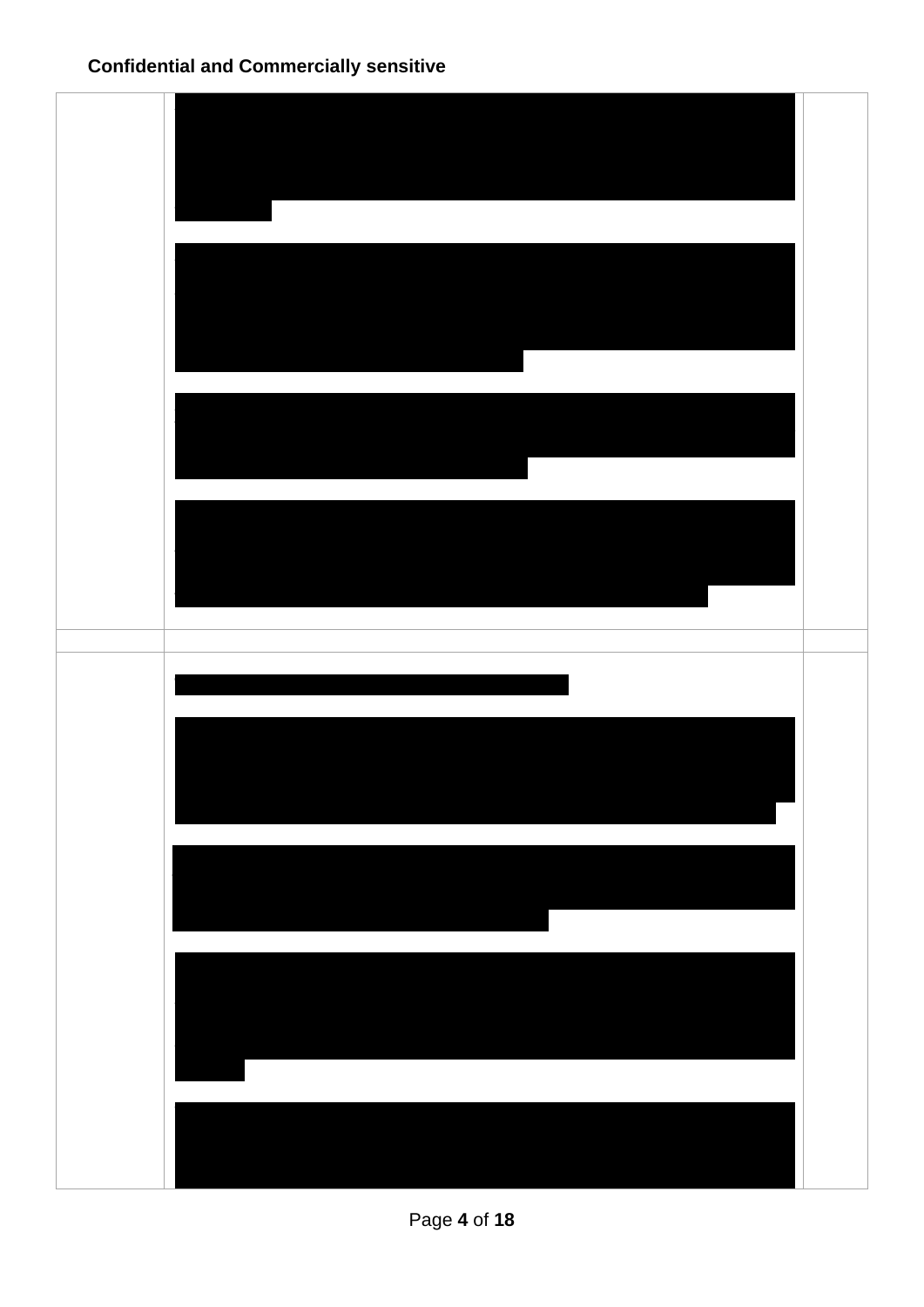|     | Andrew Lawrie left the meeting                                          |  |
|-----|-------------------------------------------------------------------------|--|
| 13. | PCH Manufacturing Services (22 July 2021)                               |  |
|     |                                                                         |  |
|     | The PCH Manufacturing board took place on the 22 July 2021 - this was a |  |
|     | one items agenda to approve the statutory accounts and the minutes from |  |
|     | this meeting were included in this board pack.                          |  |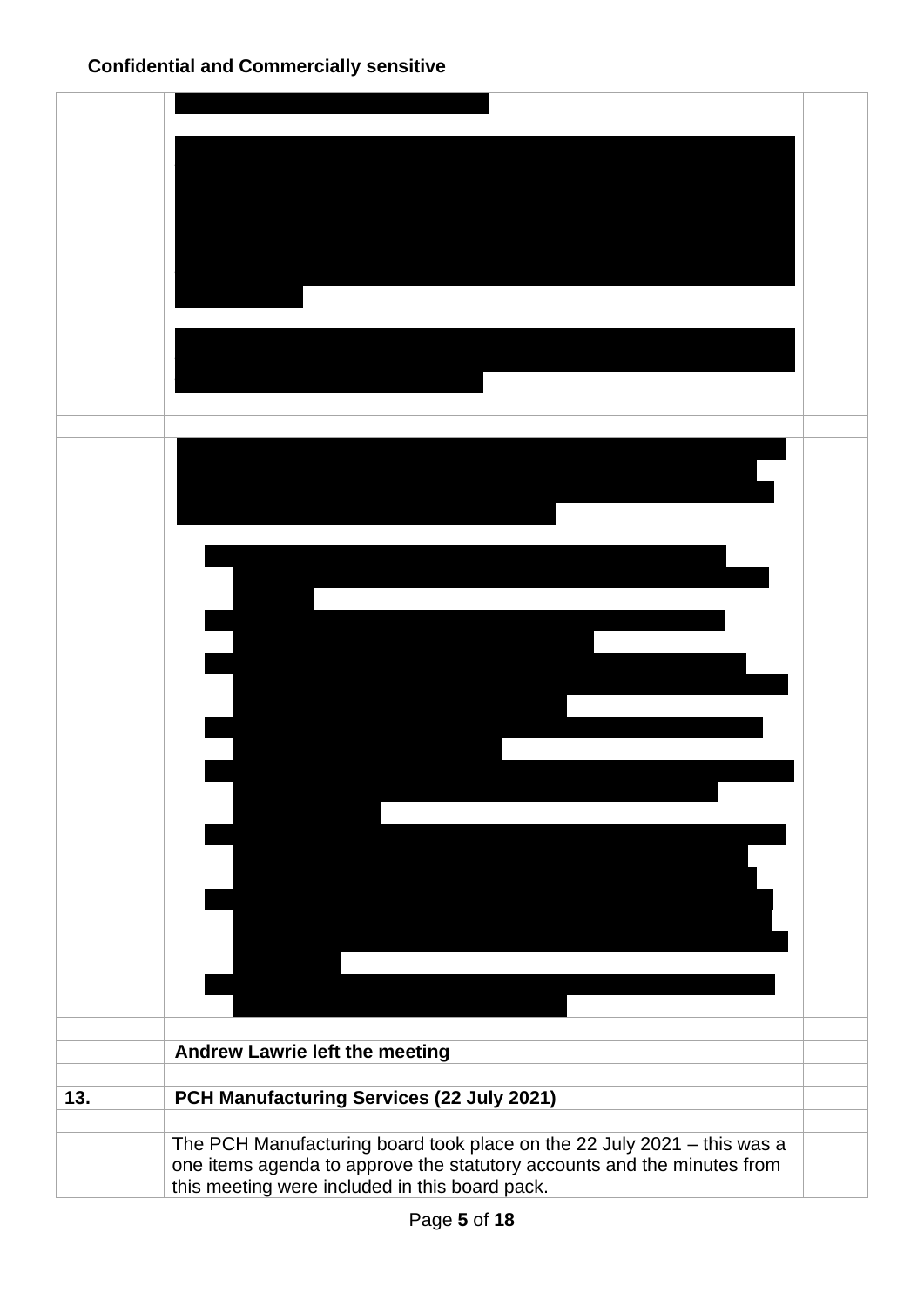| 14  | <b>PCH Regeneration Update</b>                                                                                                                                                                                                                                                                                                                     |  |
|-----|----------------------------------------------------------------------------------------------------------------------------------------------------------------------------------------------------------------------------------------------------------------------------------------------------------------------------------------------------|--|
|     | DR presented the update from the Regeneration Board meeting which took<br>place on the 22 July 2021. This was the first time that the board had met with<br>its new membership which included CB & GS along with DR as chair.<br>Recruitment would take place later in the year for independent Directors to<br>support the board in it's purpose. |  |
|     | The Board reviewed the Statutory Accounts for 20/21 for PCH Regen<br>retaining a surplus of £351k to provide a buffer to support our current and<br>future joint ventures. No gift aid for this period. Recommended for approval<br>along with the letter of representation.                                                                       |  |
|     | A post contract review for Southway Primary School was presented, DR &<br>LP would met to look at the best way to share this information as it feeds into<br>the residents design Conference.                                                                                                                                                      |  |
|     |                                                                                                                                                                                                                                                                                                                                                    |  |
| 15  | <b>PCH Energy Update</b>                                                                                                                                                                                                                                                                                                                           |  |
|     | JC presented the update to the committee. The Board met on the 27 July<br>2021 where they reviewed the Management Accounts and Risk Register.<br>The Statutory accounts were reviewed and approved that the letter of<br>representation should be signed, and papers presented to the board.                                                       |  |
|     |                                                                                                                                                                                                                                                                                                                                                    |  |
| 16. | Audit & Risk Committee Chairs Update (20 July 2021) - including items<br>which are being brought to this meeting for Board approval                                                                                                                                                                                                                |  |
|     | LN provided and overview of the Audit & Risk Committee meeting which took<br>place on the 20 July 2021. A draft copy of the minutes for this meeting were<br>included in the board pack.                                                                                                                                                           |  |
|     | The key item of business was the annual statutory accounts ARC have<br>reviewed the accounts and are recommending them for approval by the<br>board - this was also supported by a clean audit by our external auditors<br>KPMG with no control deficiencies identified.                                                                           |  |
|     | The board are asked to approve the accounts for PCH Ltd and all the<br>statutory companies and confirm the signing of the letters of representation<br>to KPMG for PCH Ltd and the subsidiary companies.                                                                                                                                           |  |
|     | The PCHMS accounts, unlike the rest of the group had not been prepared<br>on a going concern basis. The board are also asked to recommend KPMG<br>as our auditors which will go onto the AGM on the 16 September 2021 for<br>approval.                                                                                                             |  |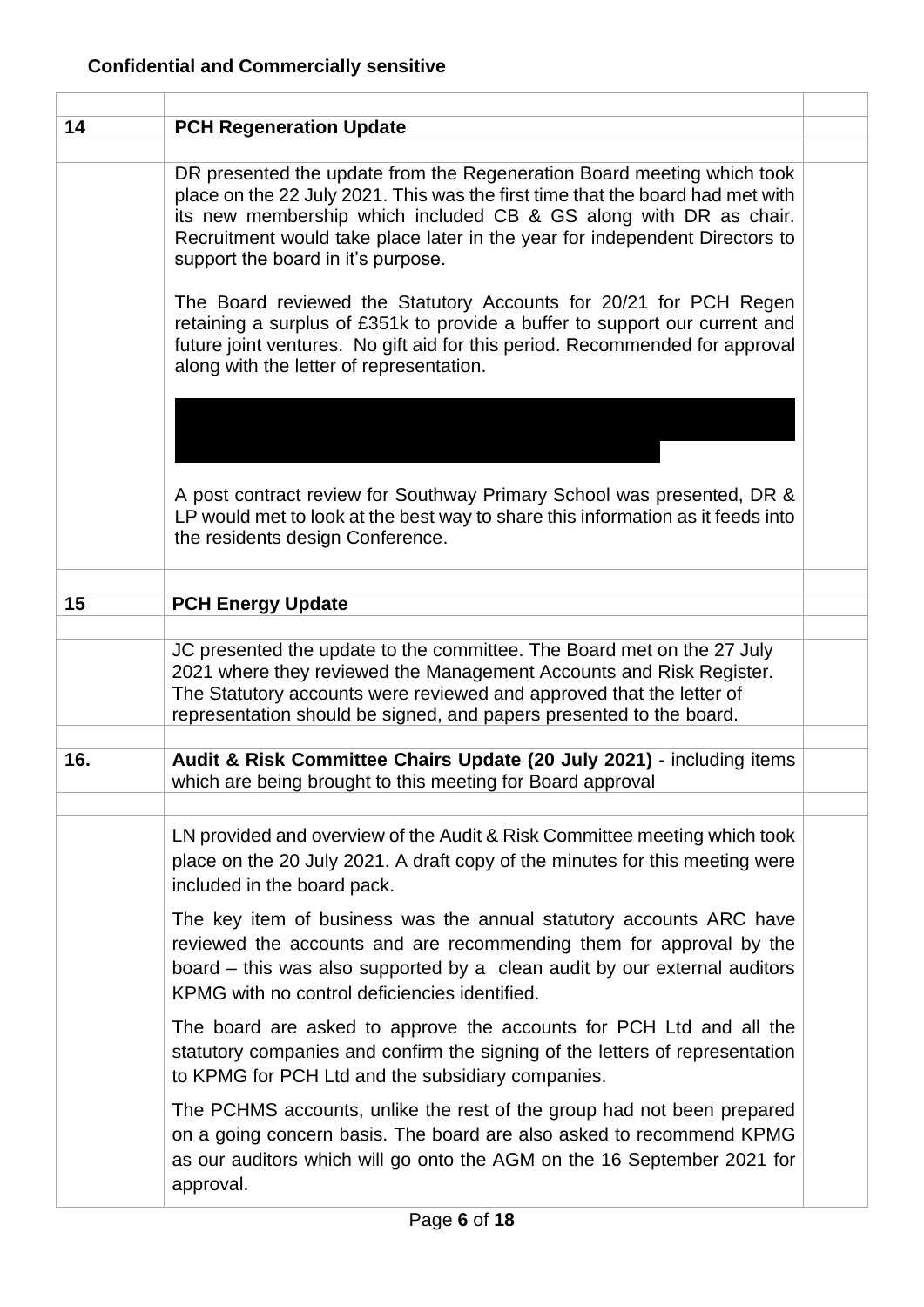|      | In line with the NHF Code of Governance 2020 Board Members were give<br>the opportunity to meet with KPMG without the executive being present to<br>discuss any issues or questions they might have.                                                                                                                                                                                                                                                                                                                                                                                                                                                                                                                                                                           |  |
|------|--------------------------------------------------------------------------------------------------------------------------------------------------------------------------------------------------------------------------------------------------------------------------------------------------------------------------------------------------------------------------------------------------------------------------------------------------------------------------------------------------------------------------------------------------------------------------------------------------------------------------------------------------------------------------------------------------------------------------------------------------------------------------------|--|
|      | Item 17 Statutory accounts was discussed before item 16.1 Risk<br><b>Register</b>                                                                                                                                                                                                                                                                                                                                                                                                                                                                                                                                                                                                                                                                                              |  |
| 16.1 | <b>Strategic Risk Register update</b>                                                                                                                                                                                                                                                                                                                                                                                                                                                                                                                                                                                                                                                                                                                                          |  |
|      | The Risk Register report presented the full updated Plymouth Community<br>Homes Strategic Risk Register and Covid Risk Register alongside a Trend<br>Summary document which gives an overview of the historic risk reporting<br>and score trends at a glance.<br>There had been no change to the risk scoring since it was last reviewed in<br>May 2021 however the report contained additional narrative around the risks<br>and additional assurance measures.<br>The Board noted that earlier in the year work had started on reviewing the<br>format of the risk register which was paused whilst the IDA took place. This<br>had now restarted and will go to EMT in August before being brought to ARC<br>in October.                                                    |  |
|      |                                                                                                                                                                                                                                                                                                                                                                                                                                                                                                                                                                                                                                                                                                                                                                                |  |
|      | A number of questions were raised before the meeting regarding the<br>Risk Register which are included as an appendix to these minutes.<br>Particular note was made to the question raised regarding the work that PCH<br>is undertaking to assess issues with damp and mold in people homes- and it<br>was confirmed that there will be a section in the quarterly reporting to CFC<br>to provide assurance to the board on this topic.<br>Further clarification was provided on the scoring for the Health & Safety Risk<br>which has not been increased. Whilst it was clear that the recent rise in<br>people self isolating and testing positive for Covid has resulted in a back log<br>of work this was not increasing the Risk for any of our staff. Any work is being |  |
|      | carried out in using Covid secure arrangements and increased use of<br>contractors and agency staff. The Health and safety risk had not increased.<br>The PCH Board noted the Risk Register Update.                                                                                                                                                                                                                                                                                                                                                                                                                                                                                                                                                                            |  |
| 17   | <b>Statutory Accounts</b>                                                                                                                                                                                                                                                                                                                                                                                                                                                                                                                                                                                                                                                                                                                                                      |  |
|      |                                                                                                                                                                                                                                                                                                                                                                                                                                                                                                                                                                                                                                                                                                                                                                                |  |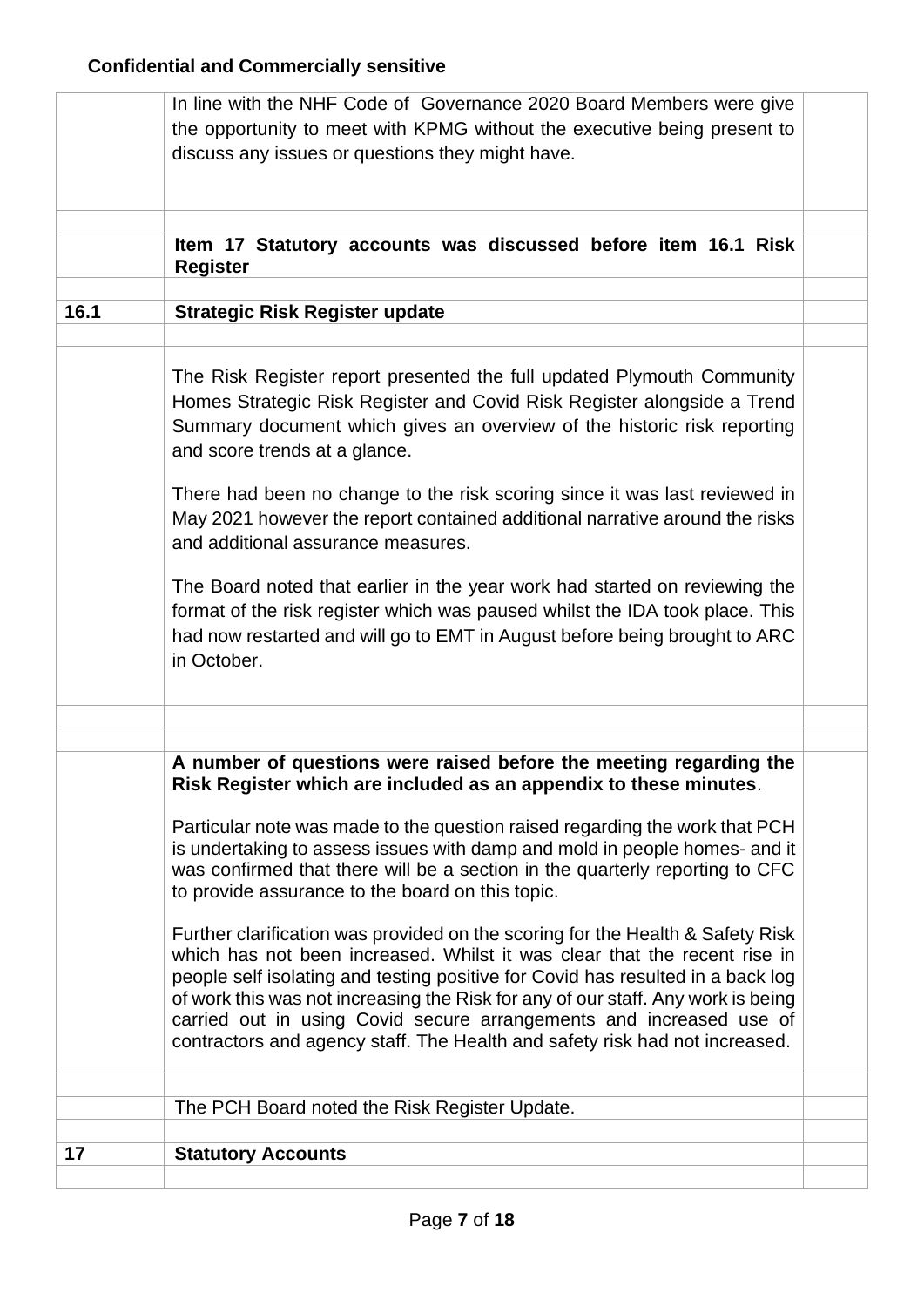NJ presented the consolidated statutory accounts of Plymouth Community Homes for the year ended 31 March 2021, which had been prepared by the finance team and audited by the external auditors, KPMG. The accounts were unqualified and had been given a clean bill of health.

The Audit and Risk Committee have reviewed the accounts and recommend them to the Board for approval for signing along with the letters of representation for PCH and its subsidiary companies.

It was noted that with the exception of PCHMS the wording of the letters is standard. The wording of the PCHMS letter reflects that these accounts were prepared as a non-going concern basis.

Assurance was given to the board that full disclosure had taken place in the preparation of these accounts and letters of representation. If board members are aware of anything that hasn't been disclosed then they are required to disclose this to KPMG before the accounts are signed.

The highlights of the accounts are as follows:

Turnover was £73.5m which was down 0.04% from 19/20 due to lost of turnover from PCHMS on a group basis.

The operting surplus had increased by  $£2.3m$  to  $£12.2m -$  due to lower than expected costs during the pandemic. However this does mean that some expenditure which was delayed will be picked up in the follwing year

Group surplus after tax £7.5m (£2.0m, 2019/20) but before non-cash pension charges of £17.5mwhich produced a total deficit for the year of £10m ( surplus £8.8m 19/20). The non cash pension adjustments in 20/21 were in relation to changes in the actuarial finanical assumptions which also increase the net liablity of the pension funds to £45.6m on the balance sheet.

Financial Targets for the year had been met with the EBITDA operating margin at 33% against a target of >25%. EBITDA-MRI intrest cover at 416% against a target of >150%. And Debt per unit running at £6707 against a target of <£15k.

Included in the Statutory accounts were also infographics to communicate the key financial measures

Details on how we asses VFM are included within the Accounts with an info graphic highlighting how we measure our performance and how we fare against the 'sector scorecard' which in turn incorporates the regulatory metrics.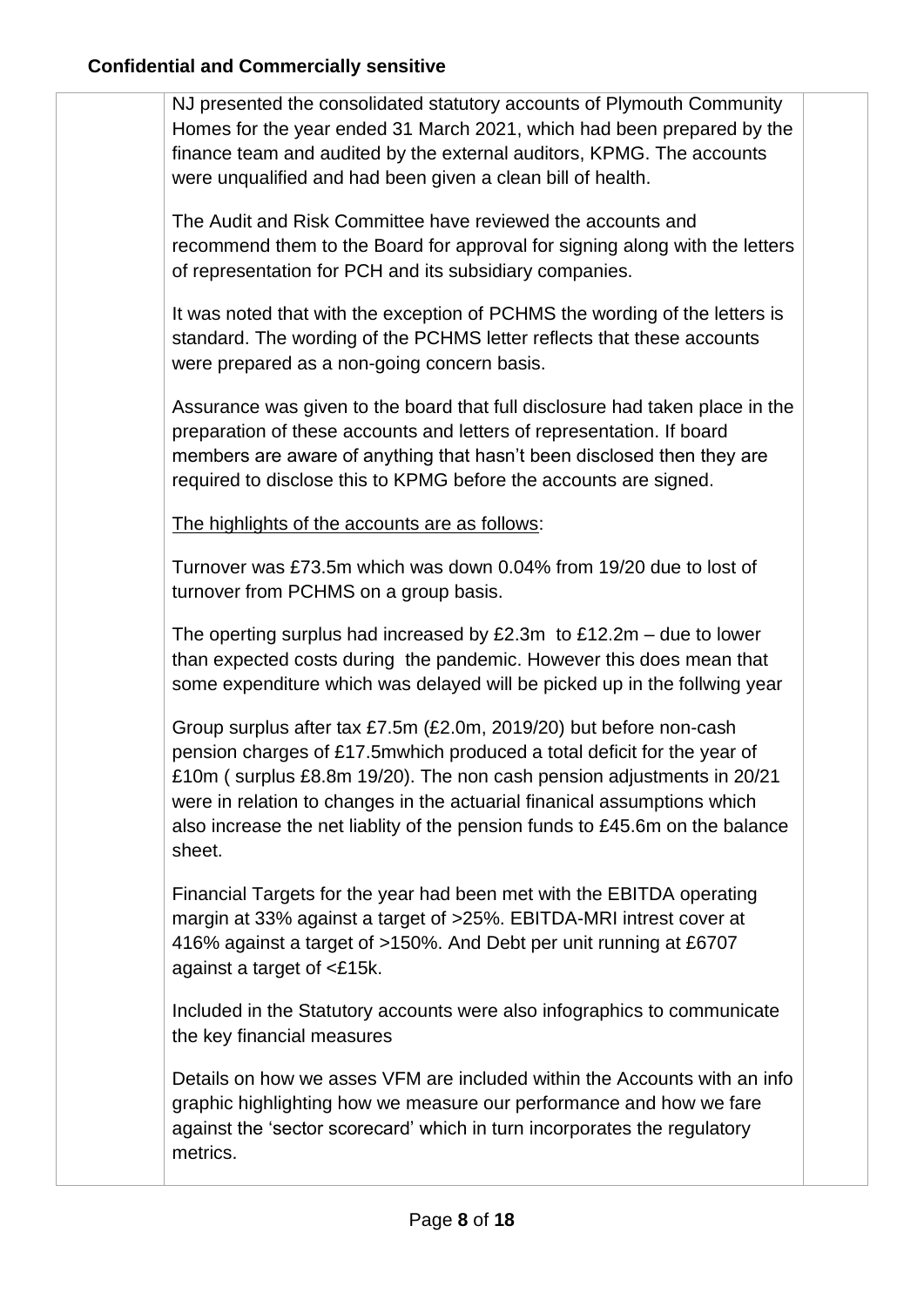|    | A summary of our ESG credentials were included along with a link to the<br>full report.                             |  |
|----|---------------------------------------------------------------------------------------------------------------------|--|
|    |                                                                                                                     |  |
|    | The PCH Board Approved:                                                                                             |  |
|    | 1) The financial statements for PCH Ltd and its subsidiaries for<br>signature by the Chair of each company and KPMG |  |
|    | 2) That the external auditors, KPMG, be reappointed for the year ended<br>31 March 2022 at the AGM.                 |  |
|    | The board took at short break returning at 6pm.                                                                     |  |
| 18 | <b>Q1 Management Accounts</b>                                                                                       |  |
|    |                                                                                                                     |  |
|    |                                                                                                                     |  |
|    |                                                                                                                     |  |
|    |                                                                                                                     |  |
|    |                                                                                                                     |  |
|    |                                                                                                                     |  |
|    |                                                                                                                     |  |
|    |                                                                                                                     |  |
|    |                                                                                                                     |  |
|    |                                                                                                                     |  |
|    |                                                                                                                     |  |
|    |                                                                                                                     |  |
|    |                                                                                                                     |  |
|    |                                                                                                                     |  |
|    |                                                                                                                     |  |
|    |                                                                                                                     |  |
|    |                                                                                                                     |  |
|    |                                                                                                                     |  |
|    |                                                                                                                     |  |
|    |                                                                                                                     |  |
|    |                                                                                                                     |  |
|    |                                                                                                                     |  |
|    |                                                                                                                     |  |
|    |                                                                                                                     |  |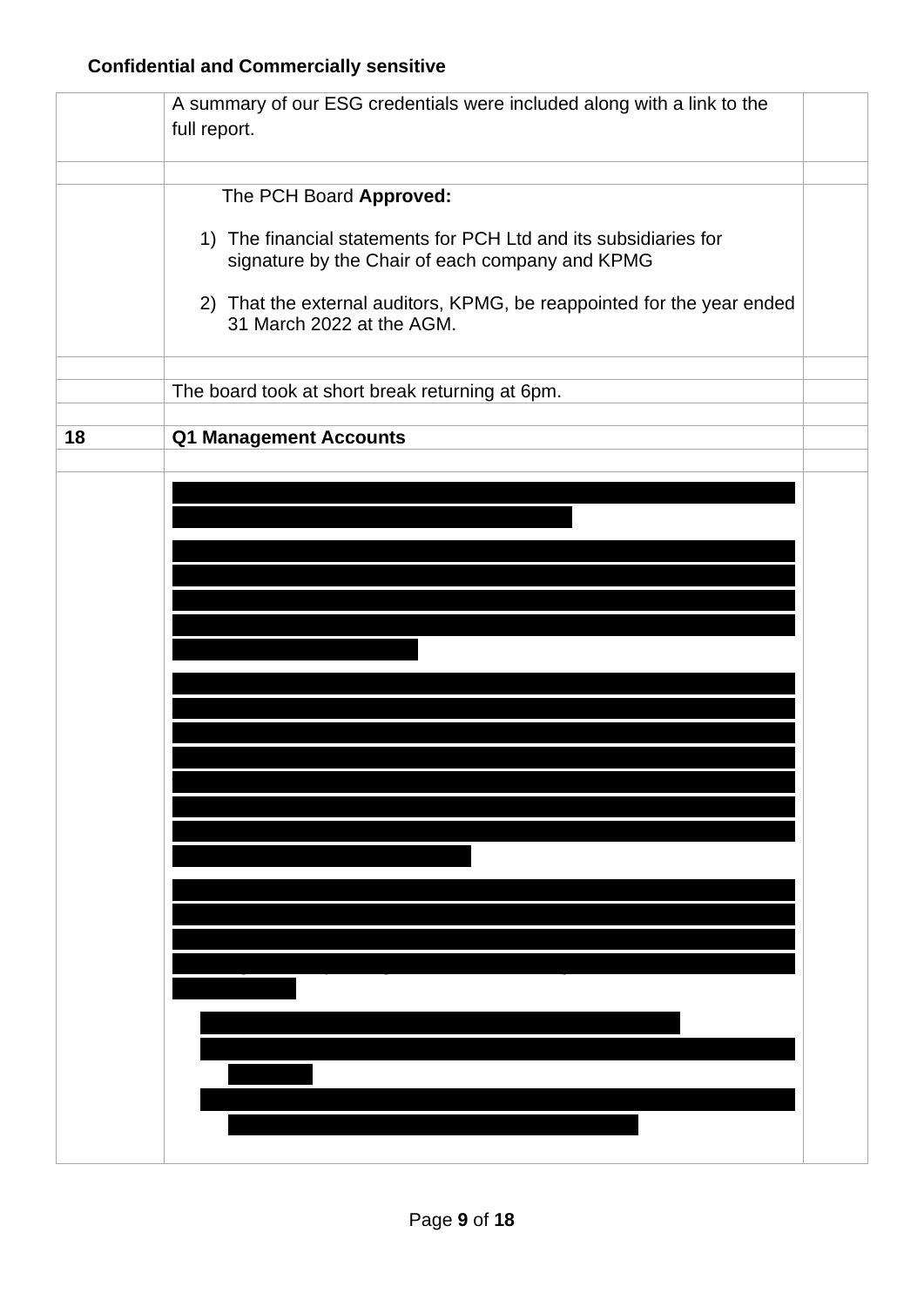|    | Questions were raised before the meeting regarding the Management<br>Accounts which are included as an appendix to these minutes.                                                                                                 |  |
|----|-----------------------------------------------------------------------------------------------------------------------------------------------------------------------------------------------------------------------------------|--|
|    | The PCH Board:<br>1. Noted the outturn to the end of June 2021 and forecast position to<br>31 <sup>st</sup> March 2022.<br>2. Approved revised Development and Regeneration Company<br>budgets based on June 2021 forecast.<br>3. |  |
| 19 | <b>Quarterly Treasury Management Report Quarter 1 2021/22</b>                                                                                                                                                                     |  |
|    |                                                                                                                                                                                                                                   |  |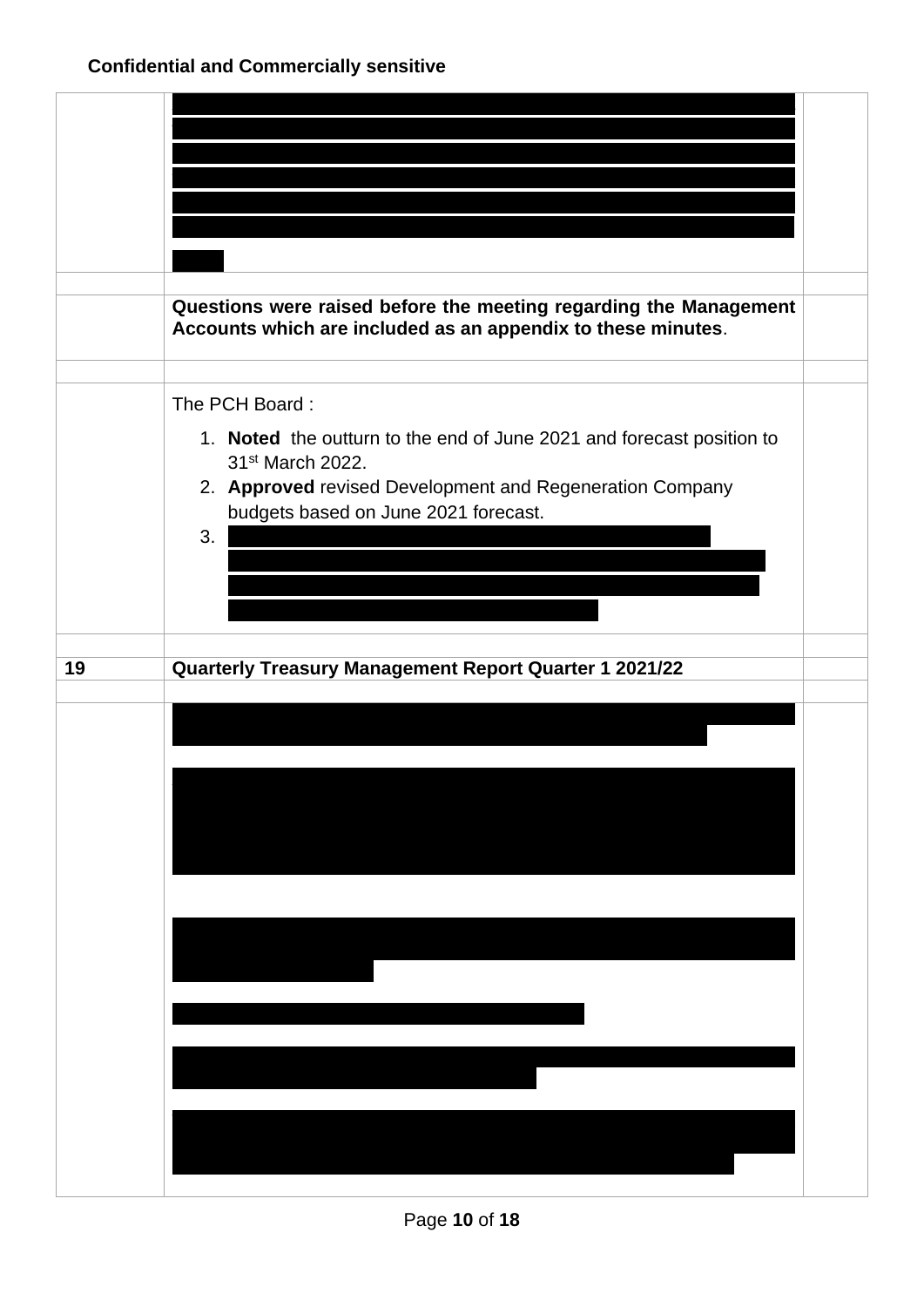|    | Questions were raised before the meeting regarding the Treasury<br>Management Report which are included as an appendix to these<br>minutes.                                                                                                                                                        |  |
|----|----------------------------------------------------------------------------------------------------------------------------------------------------------------------------------------------------------------------------------------------------------------------------------------------------|--|
|    |                                                                                                                                                                                                                                                                                                    |  |
|    |                                                                                                                                                                                                                                                                                                    |  |
|    |                                                                                                                                                                                                                                                                                                    |  |
|    |                                                                                                                                                                                                                                                                                                    |  |
|    |                                                                                                                                                                                                                                                                                                    |  |
| 20 | <b>Contract Standing orders</b>                                                                                                                                                                                                                                                                    |  |
|    |                                                                                                                                                                                                                                                                                                    |  |
|    | NJ presented the report relating to the revised Corporate Standing Orders<br>which were last reviewed in 2018 - it was discussed at the board in May 2021<br>that they were due to be updated so that they can be aligned with the<br>organisations Financial Regulations and Scheme of Delegation |  |
|    | The contract standing orders have been updated to support the<br>organisation in accordance with the following principles:                                                                                                                                                                         |  |
|    |                                                                                                                                                                                                                                                                                                    |  |
|    | Compliance with current and anticipated changes in the<br>legal/regulatory frameworks                                                                                                                                                                                                              |  |
|    | Close alignment with Financial Regulations and Scheme of<br>Delegation                                                                                                                                                                                                                             |  |
|    | Clarity of internal logic                                                                                                                                                                                                                                                                          |  |
|    | One Place – reference to other documents but not duplication of<br>instructions or values                                                                                                                                                                                                          |  |
|    | Consistency with other policies<br>$\bullet$                                                                                                                                                                                                                                                       |  |
|    | Compliance with all procurement obligations                                                                                                                                                                                                                                                        |  |
|    | Commerciality                                                                                                                                                                                                                                                                                      |  |
|    | Accountability                                                                                                                                                                                                                                                                                     |  |
|    | The PCH Board approved the Change to the Contract Standing Orders.                                                                                                                                                                                                                                 |  |
|    |                                                                                                                                                                                                                                                                                                    |  |
| 21 | <b>Financial Regulations and Scheme of Delegation Review</b>                                                                                                                                                                                                                                       |  |
|    |                                                                                                                                                                                                                                                                                                    |  |
|    | NJ presented the review of financial regulations and scheme of delegations<br>to the board for approval. The current regulations relating to financial                                                                                                                                             |  |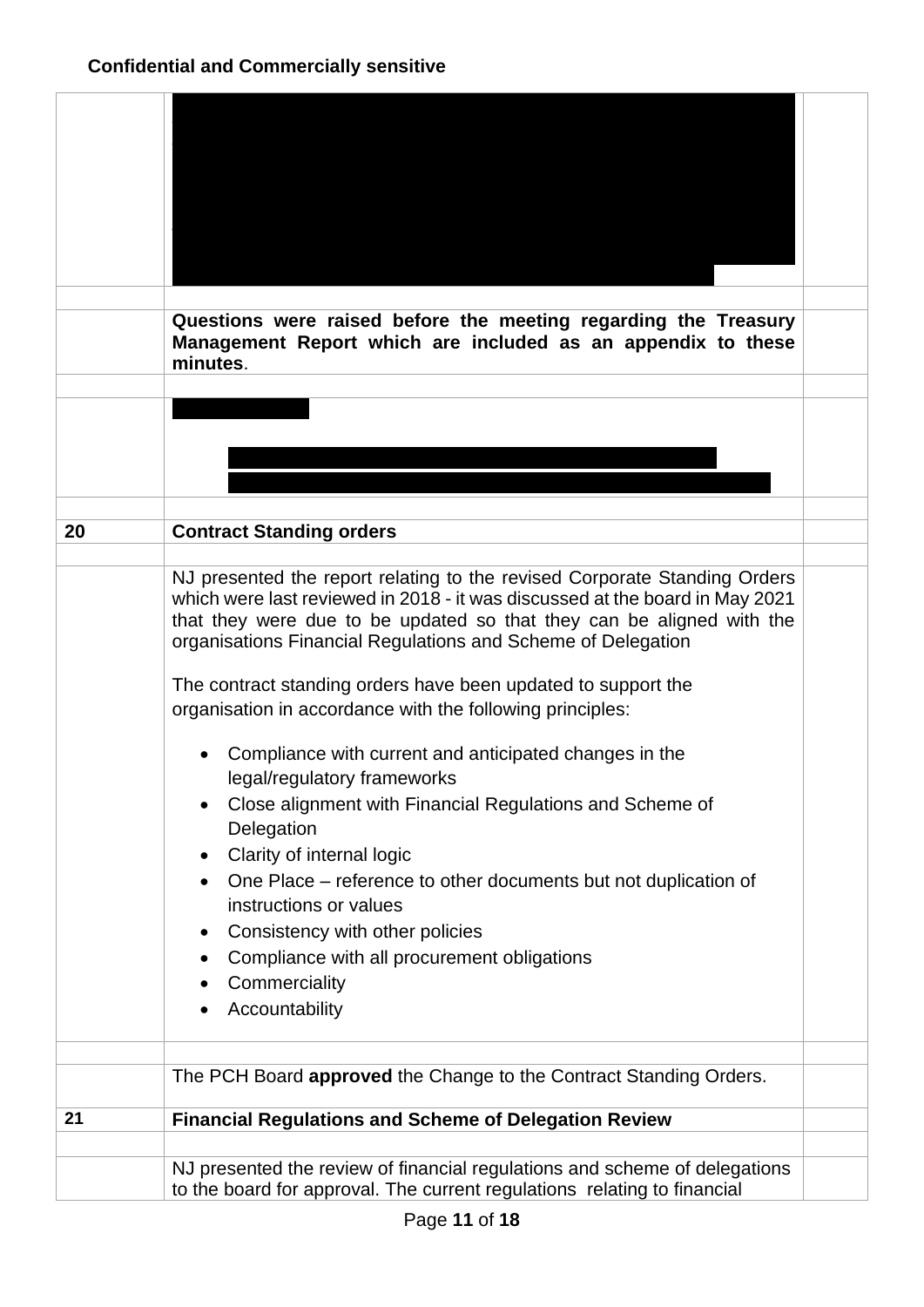#### **Confidential and Commercially sensitive**

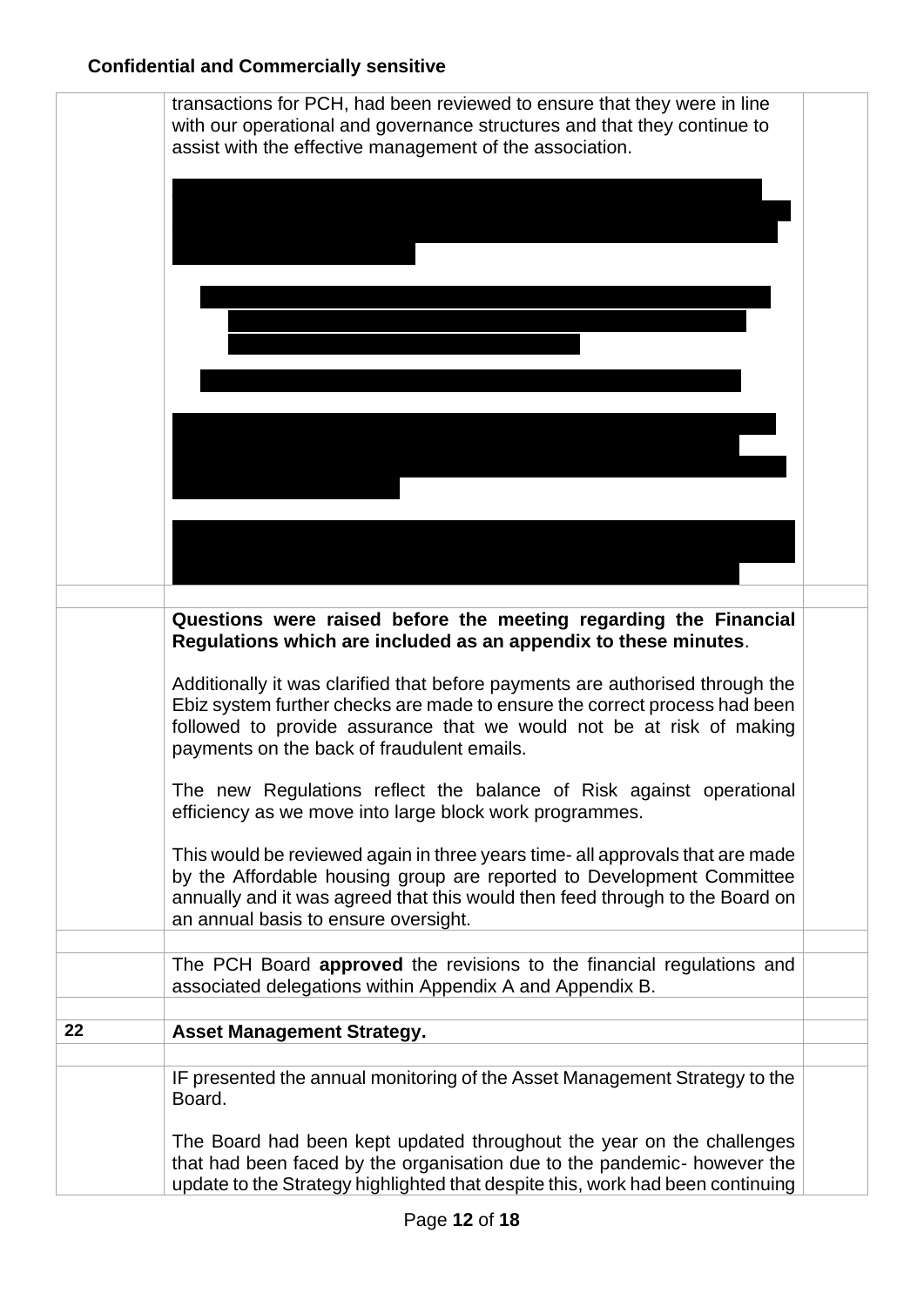|    | and we were able to deliver on a number of large projects to the benefit of<br>the city and our residents.                                                                                                                                                         |    |
|----|--------------------------------------------------------------------------------------------------------------------------------------------------------------------------------------------------------------------------------------------------------------------|----|
|    |                                                                                                                                                                                                                                                                    |    |
|    | A number of questions had been raised and answered before the<br>meeting which were included as an appendix to these minutes.                                                                                                                                      |    |
|    | Further clarification was requested on our strategy for open spaces and<br>possible infill opportunities.                                                                                                                                                          |    |
|    | In terms of the infill sites this had be brought to the Development committee<br>twice but there were limited areas when development would be possible.<br>PCC have reviewed any land opportunities though the Plymouth plan which<br>identified a number of sites |    |
|    | Confirmation would be provided on when the strategy which covers open<br>spaces would be brought back to board.                                                                                                                                                    | LЕ |
|    | It was also agreed that the upcoming development tour or new build site<br>would be amalgamated with a tour of our existing stock improvement sites.                                                                                                               | LE |
|    |                                                                                                                                                                                                                                                                    |    |
|    | The PCH Board noted the Asset Management Strategy update.                                                                                                                                                                                                          |    |
| 23 |                                                                                                                                                                                                                                                                    |    |
|    |                                                                                                                                                                                                                                                                    |    |
|    |                                                                                                                                                                                                                                                                    |    |
|    |                                                                                                                                                                                                                                                                    |    |
|    |                                                                                                                                                                                                                                                                    |    |
|    |                                                                                                                                                                                                                                                                    |    |
|    |                                                                                                                                                                                                                                                                    |    |
|    |                                                                                                                                                                                                                                                                    |    |
|    |                                                                                                                                                                                                                                                                    |    |
|    |                                                                                                                                                                                                                                                                    |    |
|    |                                                                                                                                                                                                                                                                    |    |
|    |                                                                                                                                                                                                                                                                    |    |
|    |                                                                                                                                                                                                                                                                    |    |
|    |                                                                                                                                                                                                                                                                    |    |
|    |                                                                                                                                                                                                                                                                    |    |
|    |                                                                                                                                                                                                                                                                    |    |
|    |                                                                                                                                                                                                                                                                    |    |
|    |                                                                                                                                                                                                                                                                    |    |

Page **13** of **18**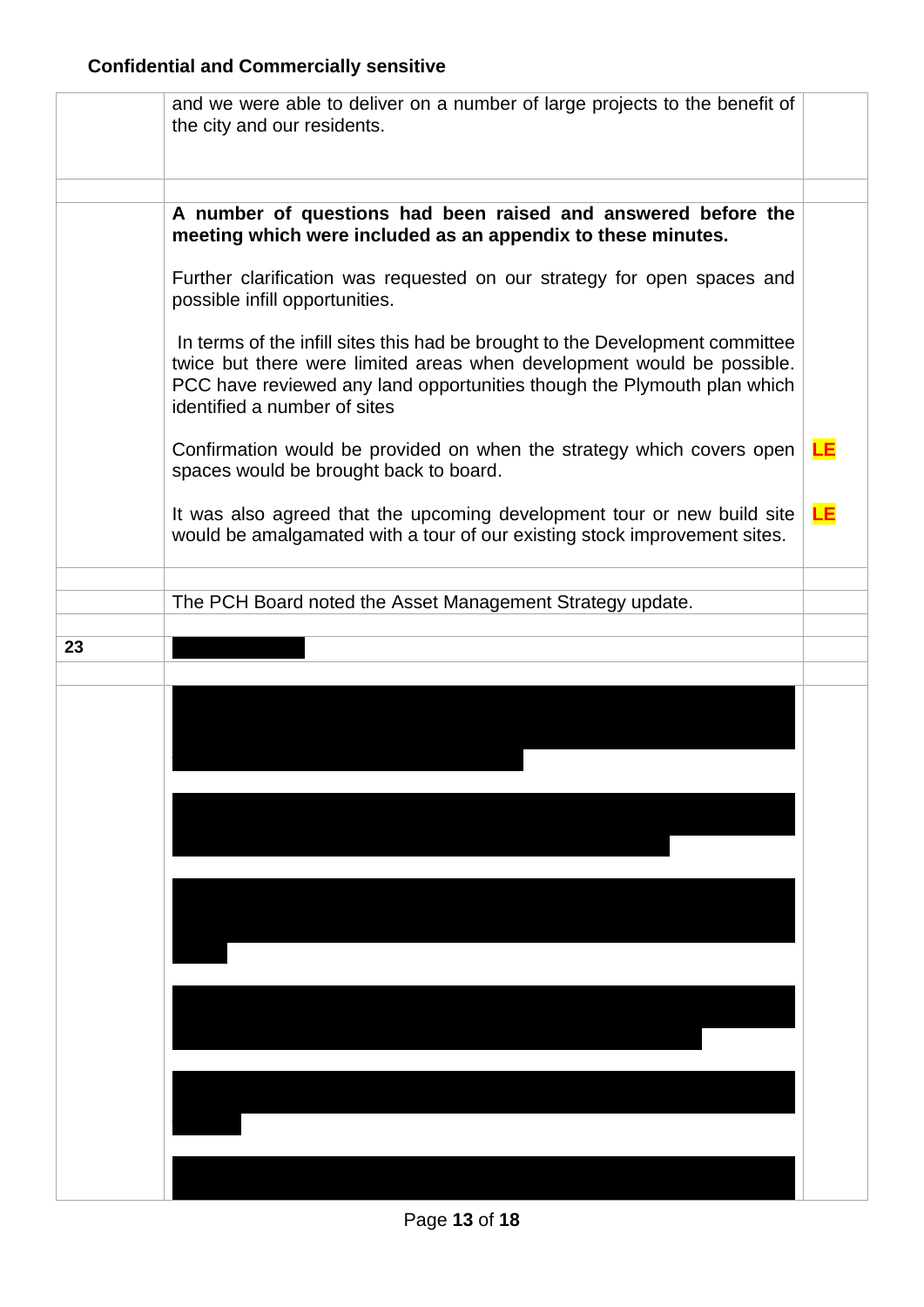| 24 | Q1 2021/22 Performance update                                                                                                                                |  |
|----|--------------------------------------------------------------------------------------------------------------------------------------------------------------|--|
|    |                                                                                                                                                              |  |
|    | CE presented the Q1 performance information to the board which included<br>an update on a range of building safety measures.                                 |  |
|    | Overall, the organisation continued to perform well, and had been able to<br>sustain high levels of performance across a wide range of core services.        |  |
|    | Void re-letting has been particularly challenging during the pandemic                                                                                        |  |
|    | however the teams involved are now returning to more normal ways of<br>operation and have worked hard to reduce the average turnaround time to               |  |
|    | below 50 days, taking 5.4 days off the average letting time.                                                                                                 |  |
|    | We also continued to see challenges with new-build handovers, which are                                                                                      |  |
|    | being affected by national material shortages and ongoing issues with land                                                                                   |  |
|    | ownership at Chaucer Way.                                                                                                                                    |  |
|    | The report also incorporates a range of indicators related to building safety;<br>there have been difficulties with carrying out risk assessments in general |  |
|    | needs homes and we have seen some low-level positive tests for legionella                                                                                    |  |
|    | which have been investigated and resolved.                                                                                                                   |  |
|    | Additionally, the report showed that we have been unable to complete the<br>monthly lift servicing programme in June, however the Board should note          |  |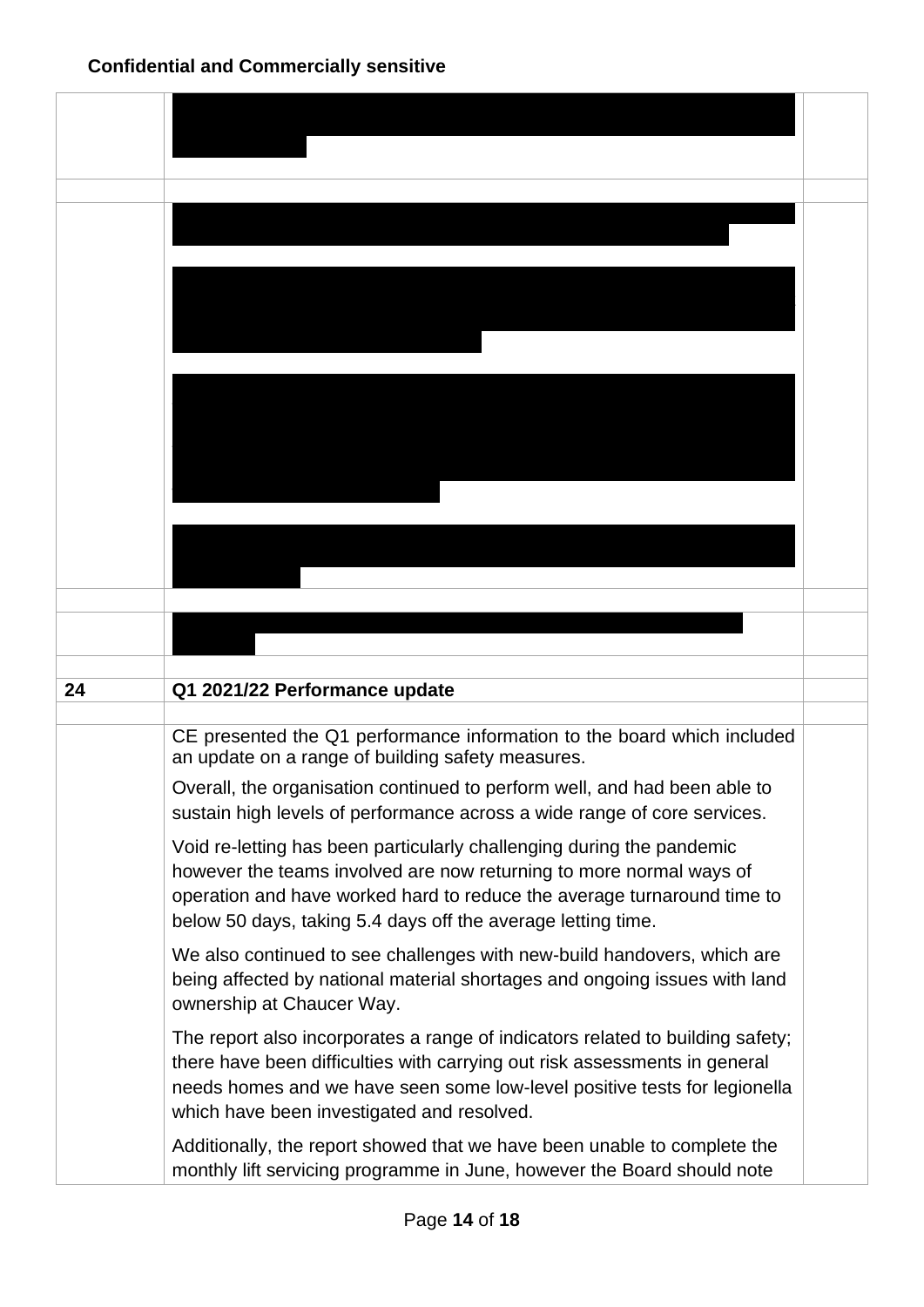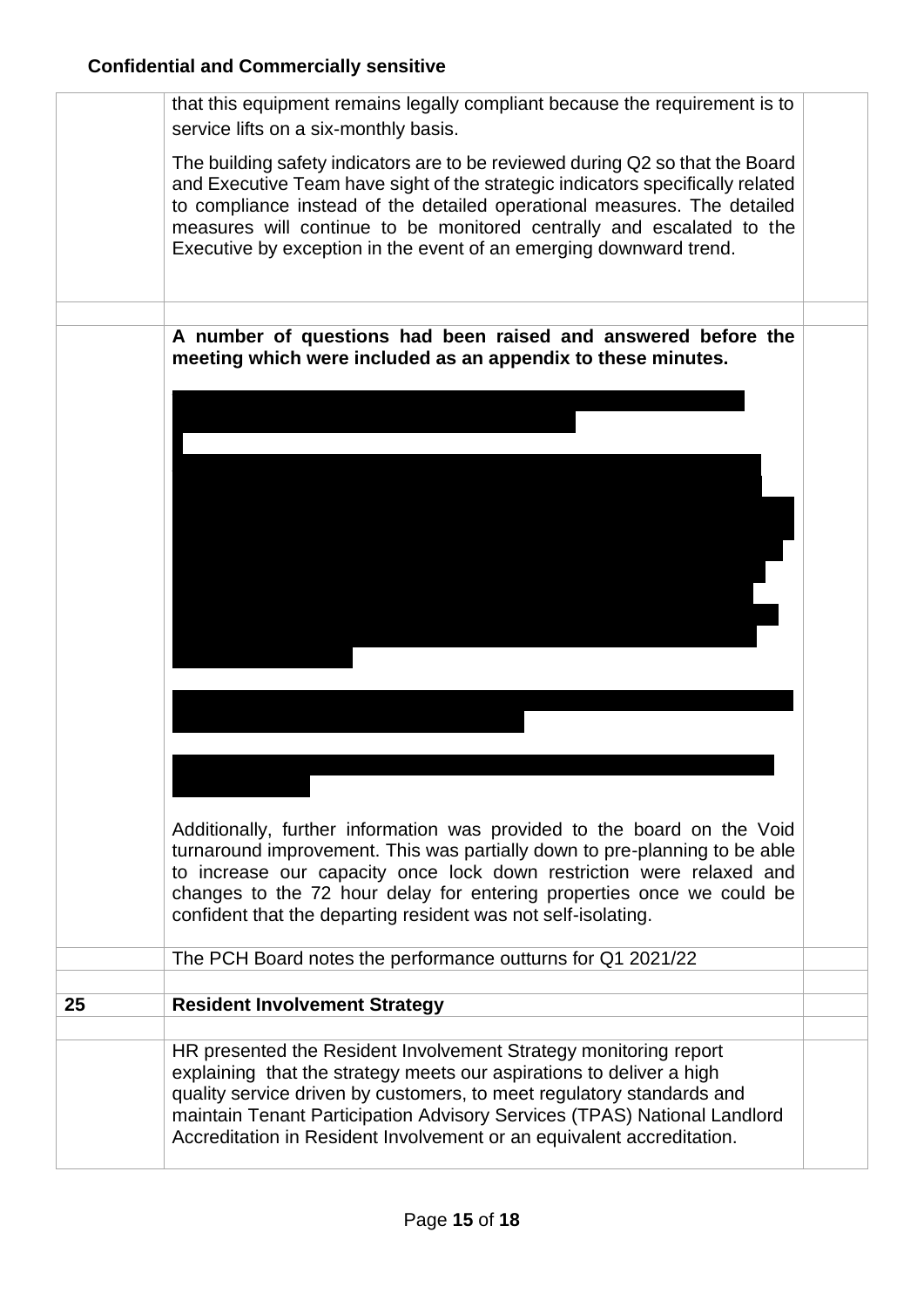|    | PCH's formal Resident Involvement function is managed and delivered<br>from the Communities Team by specialist posts.                                                                                                                                                                                                                                                                                                                        |    |
|----|----------------------------------------------------------------------------------------------------------------------------------------------------------------------------------------------------------------------------------------------------------------------------------------------------------------------------------------------------------------------------------------------------------------------------------------------|----|
|    | The Resident Involvement Strategy is project managed, monitored and<br>implemented from this team however all PCH teams deliver elements of the<br><b>Resident Involvement Strategy. PCH</b><br>residents are involved in reviewing the strategy and producing the customer<br>facing publication of the strategy.                                                                                                                           |    |
|    | The Resident Involvement Strategy was last reviewed in 2019 and the<br>report presented an update on progress of the 2019 to 2022 strategy. The<br>next scheduled review is due to start later in 2021.                                                                                                                                                                                                                                      |    |
|    |                                                                                                                                                                                                                                                                                                                                                                                                                                              |    |
|    | The Board were provided with further information on the Learn for Free<br>programme and in particularly how residents can feed into the type of training<br>and courses we offer. Periodic major reviews take place with the last one<br>being February 2020. Additionally every time a resident attends training they<br>are asked through a post course questionnaire to identify any further training<br>they would like to see.          |    |
|    | Skills strategy and shortages in the city was discussed. It was agreed that<br>we need to look at those skills needed by the more disadvantaged<br>communities. It was suggested that PCH could work with partners to promote<br>the opportunities that are already around the city, for example in construction<br>skills training. Potentially we could develop offers that are ring-fenced to PCH<br>residents.                           |    |
|    | It was agreed that case studies on some of the successes on the Learn For<br>Free programme would be circulated to the board.                                                                                                                                                                                                                                                                                                                | LE |
|    | The Board noted the Resident Involvement Strategy Monitoring report.                                                                                                                                                                                                                                                                                                                                                                         |    |
|    |                                                                                                                                                                                                                                                                                                                                                                                                                                              |    |
| 26 | <b>Board member Appointments</b>                                                                                                                                                                                                                                                                                                                                                                                                             |    |
|    |                                                                                                                                                                                                                                                                                                                                                                                                                                              |    |
|    | The succession plan highlighted three existing Board members who reach<br>the end of their current terms of appointment during 2021: Maddi Bridgeman<br>in May 2021 and Liz Nicolls and Lavinia Porfir in September 2021.                                                                                                                                                                                                                    |    |
|    | The PCH rules state that a full review of individual Board member<br>performance and the skills needed by the Board should be undertaken<br>before a second or third term of office is agreed. This is to support effective<br>succession planning and to ensure that the PCH Board retains a suitable<br>mixture of skills and knowledge to meet business need and prevent any<br>Board member exceeding nine consecutive years of service. |    |
|    | All three Board members were eligible, and wished, to stand for re-<br>appointment for a further term and end of term reviews were carried out.                                                                                                                                                                                                                                                                                              |    |
|    | In addition, this report is recommending:                                                                                                                                                                                                                                                                                                                                                                                                    |    |
|    |                                                                                                                                                                                                                                                                                                                                                                                                                                              |    |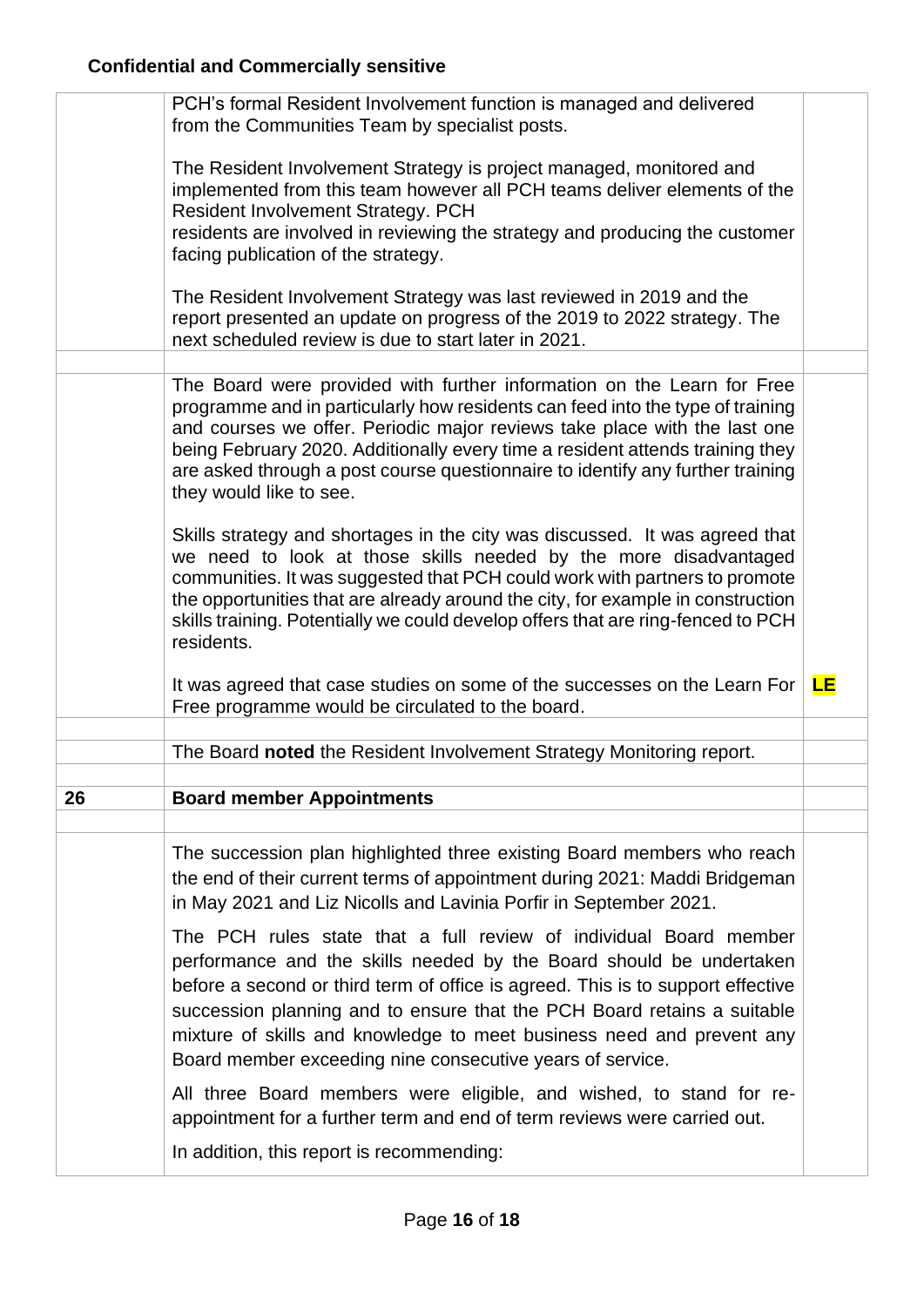|    | the appointment of Ian Tuffin to the board $-$ he has been nominated<br>by Plymouth City Council to replace Tina Tuohy.                                                                                                |  |
|----|------------------------------------------------------------------------------------------------------------------------------------------------------------------------------------------------------------------------|--|
|    | The appointment of Carl Brazier to the PCH Energy Board in line with its<br>terms of reference.                                                                                                                        |  |
|    |                                                                                                                                                                                                                        |  |
|    | That the PCH Board approved :                                                                                                                                                                                          |  |
|    | 1. The re-appointment of Liz Nicolls as PCH Board members for a<br>further term of three years                                                                                                                         |  |
|    | 2. The re-appointment of Maddi Bridgeman<br>as PCH Board members for a further term of three years (subject to<br>nominations from the Council)                                                                        |  |
|    | 3. The re-appointment of Lavinia Porfir for a term up unto May 2023<br>(one year and ten months)                                                                                                                       |  |
|    | 4. The appointment if Ian Tuffin as a new Council nominee for a term of<br>three years (subject to subsequent nominations from the Council).                                                                           |  |
|    | 5. The appointment of Ian Tuffin to Audit and Risk Committee and<br>Maddi Bridgman to move from Audit and Risk Committee to<br><b>Customer Focus Committee.</b>                                                        |  |
|    | 6. The appointment of Carl Brazier to the PCH Energy Board                                                                                                                                                             |  |
|    | 7. Retrospectively appoint Debbie Roche as the Chair of the PCH<br>Regeneration Board with effect from the 20 <sup>th</sup> July 2021                                                                                  |  |
|    |                                                                                                                                                                                                                        |  |
| 27 | <b>Succession Plan</b>                                                                                                                                                                                                 |  |
|    | The NHF Code of Governance 2020 which was adopted by the Board in<br>February 2021 (to take effect from 1 April 2021) included changes to the<br>terms of office for board members.                                    |  |
|    | This report set out the Operational Succession plan and Recruitment<br>proposals for delaying board member recruitment until 2022/23 when there<br>will be a further two vacancies.                                    |  |
|    | It also contained changes within the Governance Framework to bring it in<br>line with the code in particular amendments to the Board Membership policy<br>and Board succession plan.                                   |  |
|    |                                                                                                                                                                                                                        |  |
|    | The PCH Board:                                                                                                                                                                                                         |  |
|    | 1. Agreed the amendments to the Board membership policy and Board<br>succession plan attached as appendices A and B to this report along<br>with the associated amendments to the overarching Governance<br>Framework. |  |